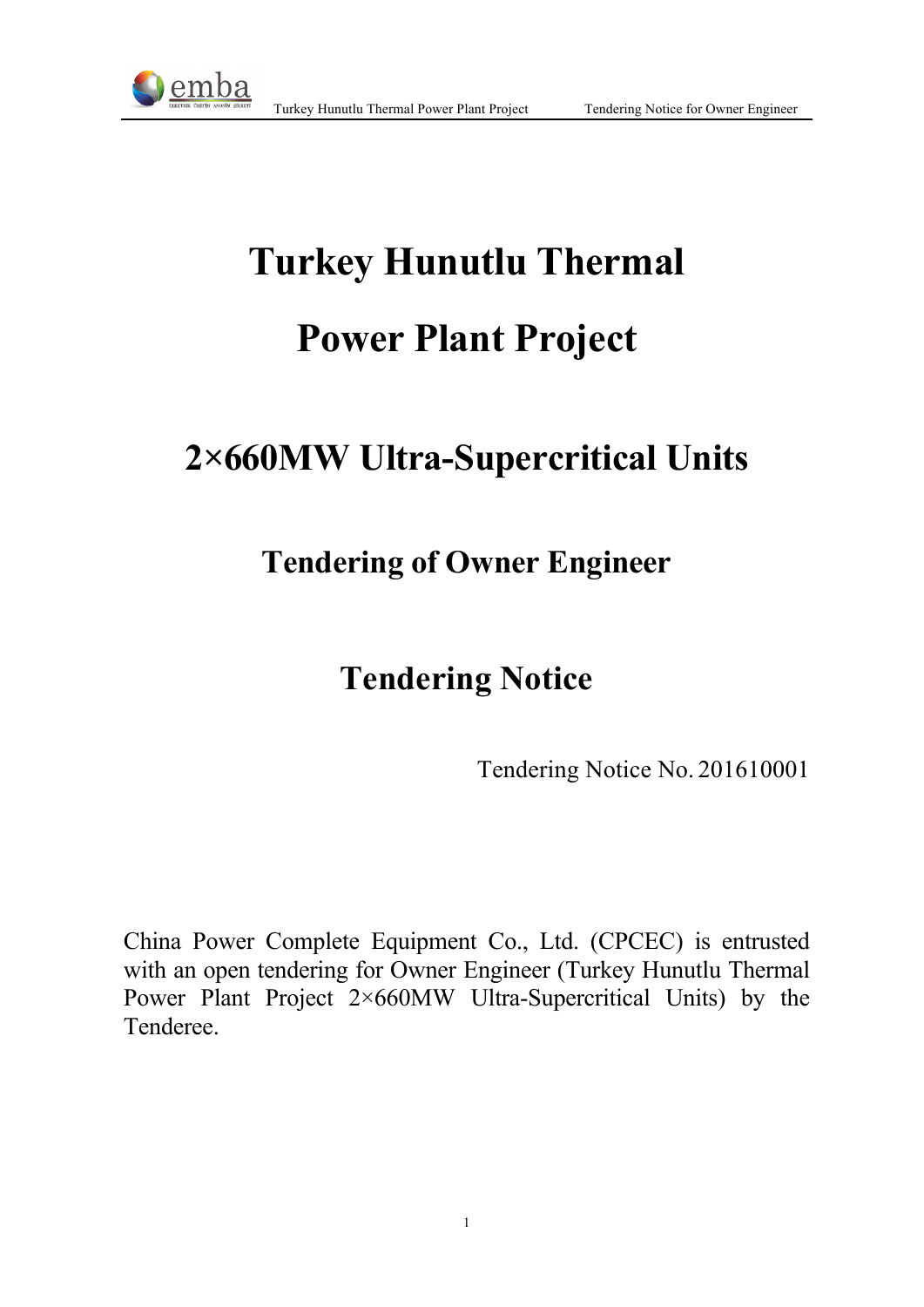



#### **General Information of the Project**

- 1 Project Name: Turkey Hunutlu Thermal Power Plant Project
- 2 Tenderee: EMBA Electricity Production Inc.
- 3 Tender Agency: China Power Complete Equipment Co., Ltd.
- 4 Location of the Project: İçmesuyu Creek District, Yumurtalik City, Adana Province, Turkey
- 5 Financial Source of the Project: The project is jointly invested by Shanghai Electric Power Co., Ltd. (SEP, as the majority), AVIC-INTL Project Engineering Company (AVIC), and Turkish local investors. The registered capital accounts for 20% of the total investment, and the rest is obtained by financing.
- 6 Project Schedule: According to the plan, two units will be put into operation in 2020 and 2021 respectively.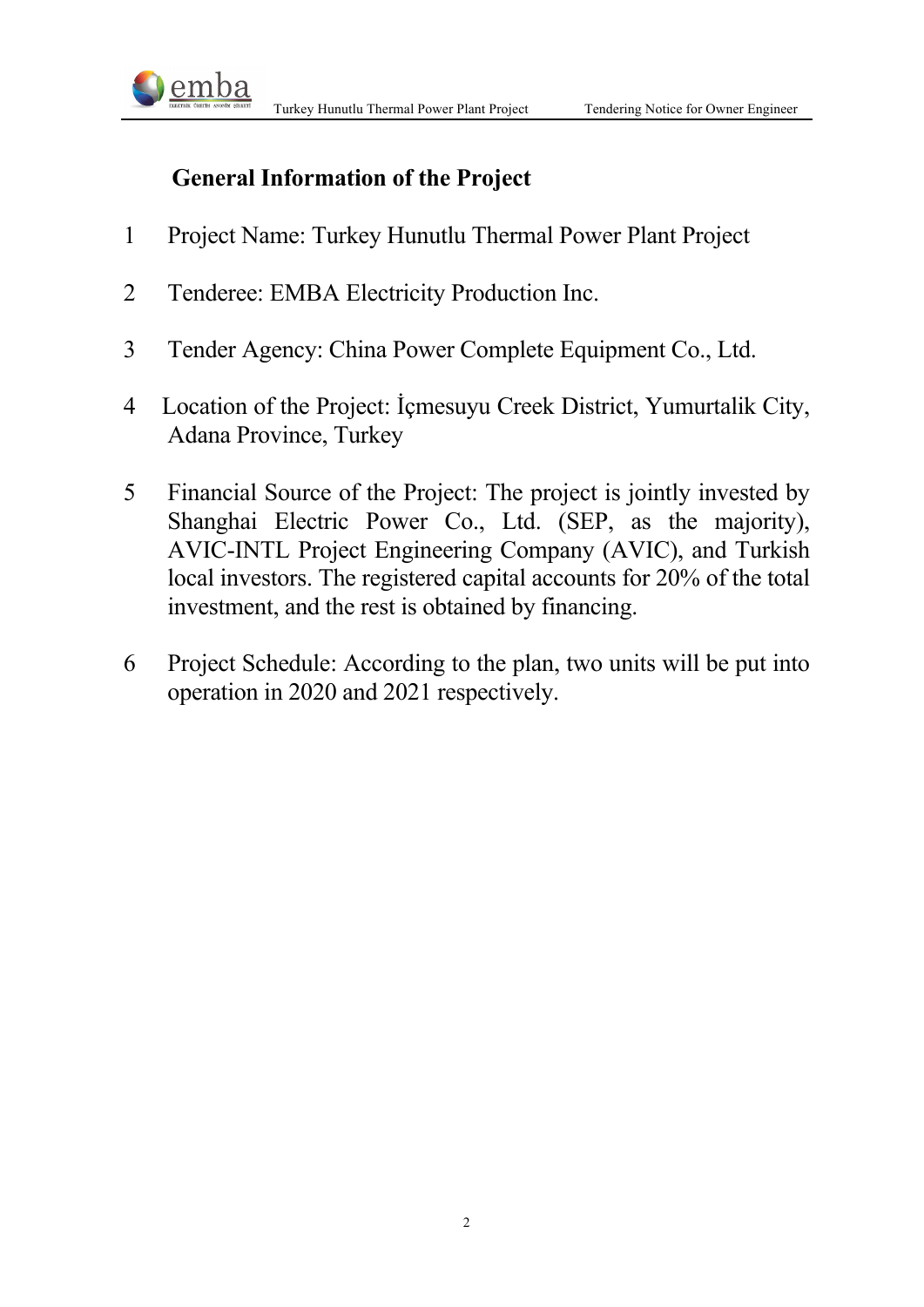

| No. | <b>Tender</b><br><b>Designation</b> | <b>Work Scope</b>                                                                                                                                                                                                                                                                                                                                                                                                                                                                                  | <b>Tendering</b><br><b>Documents Fee</b><br>USD) |
|-----|-------------------------------------|----------------------------------------------------------------------------------------------------------------------------------------------------------------------------------------------------------------------------------------------------------------------------------------------------------------------------------------------------------------------------------------------------------------------------------------------------------------------------------------------------|--------------------------------------------------|
|     | Owner Engineer                      | The Owner Engineer Service for EMBA<br>Hunutlu Thermal Power Plant Project,<br>including Project Overall Control and<br>Management, Construction Supervision,<br><b>Equipment Manufacturing Supervision</b><br>based on Equipment Quality Control and<br>Schedule Management, Tender Documents<br>Preparation for Local Construction<br>Tenderings, Take Part in both Local and<br>Main Construction Tenderings, Turkish<br>Local Laws & Regulations and Technical<br>Specifications Consultation. | 500                                              |

### **General Specifications of Tendering**

#### **Qualifications, Capabilities and Reputation Requirements for the Tenderer**

The Tenderer shall have full capabilities and conditions to fulfill all the works specified in the service scope of the Tendering Documents, including:

1. The qualifications related to the works in the service scope of the Tendering Documents,

2. The overall management and international management and service capabilities, skills and experiences required by the scope of work in the Tendering Documents, including but not limited to:

(1) Providing project overall control & management, e.g. engineering, procurement and construction;

(2) Providing project integrated QA/QC management, e.g. the QC for the equipment and material procurement and on-site construction;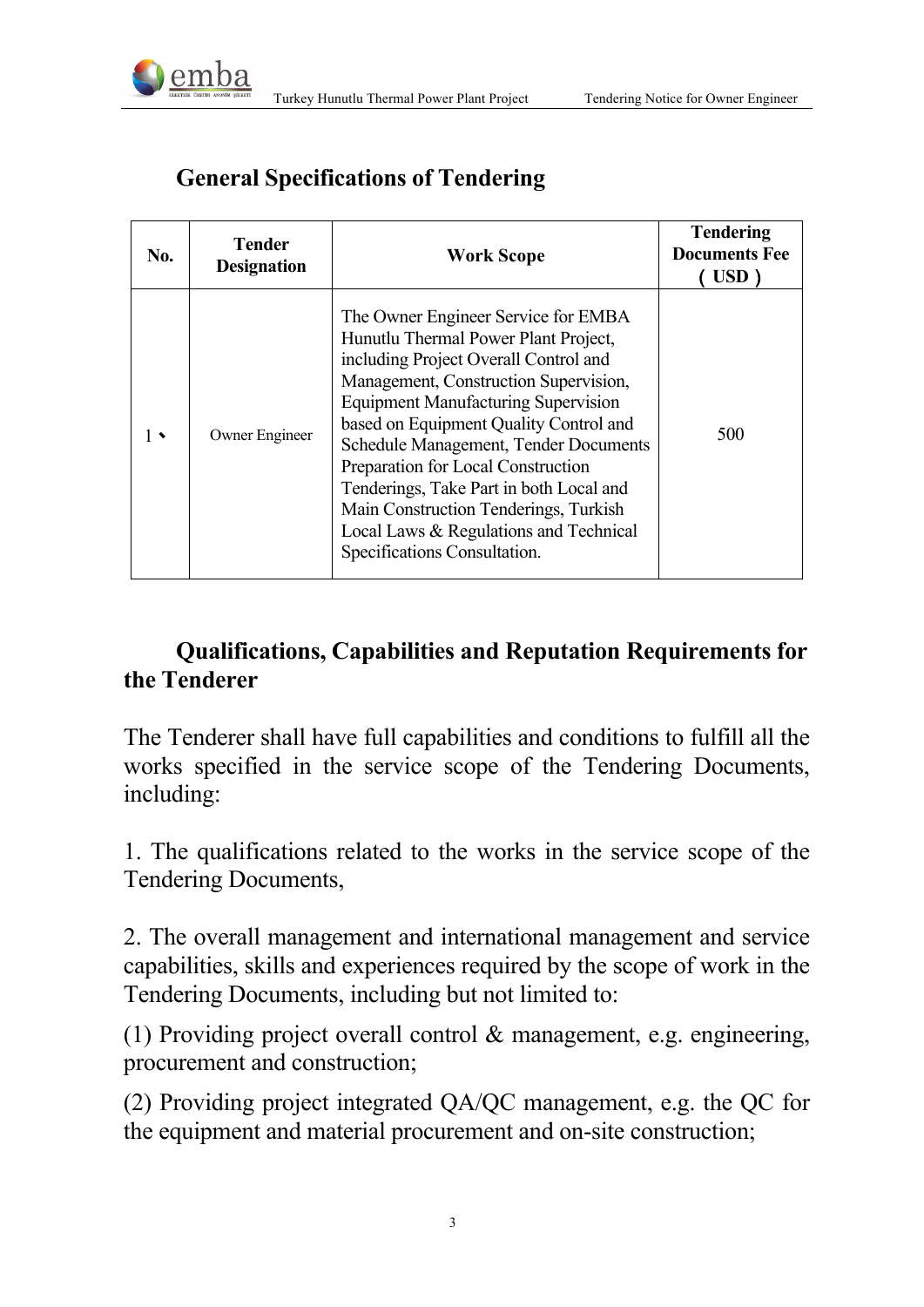

(3) Providing project HSE management and on-site construction management;

(4) Providing service for construction tender, including tender document preparation and technical supports in tendering;

(5) Providing the consulting service on Turkish Local Laws & Regulations and Technical Specifications relevant to Thermal Power Plant Project.

**3. The Tenderer has to have both references of main body construction supervision or owner's engineer for at least TWO coal-fired power generation units with 600MW super-critical or above capacity, which have already been in commercial operation.**

**The references mentioned above shall at least include boiler island, turbine island, substation and coal convey system. If the Tenderer cannot provide sufficient information to prove his reference fulfilling the above mentioned requirement, his proposal and quotation will be rejected by the Tenderee.** 

4. The Tenderer shall have good bank credits, business reputation and financial status.

5. Joint Venture bidding will be accepted in this project, the qualification and reference can be shared and accepted from every members of Joint Venture, but the member leader of Joint Venture and each member's responsibility should be defined.

#### **Sale of Tender Documents**

#### **1 Time and Place of Sale**

Tendering documents will be sent by email (to the same email address which is used for verifying purchase of tendering documents) on 9:30 am - 4:30 pm from 3 Oct. 2016 to 7 Oct. 2016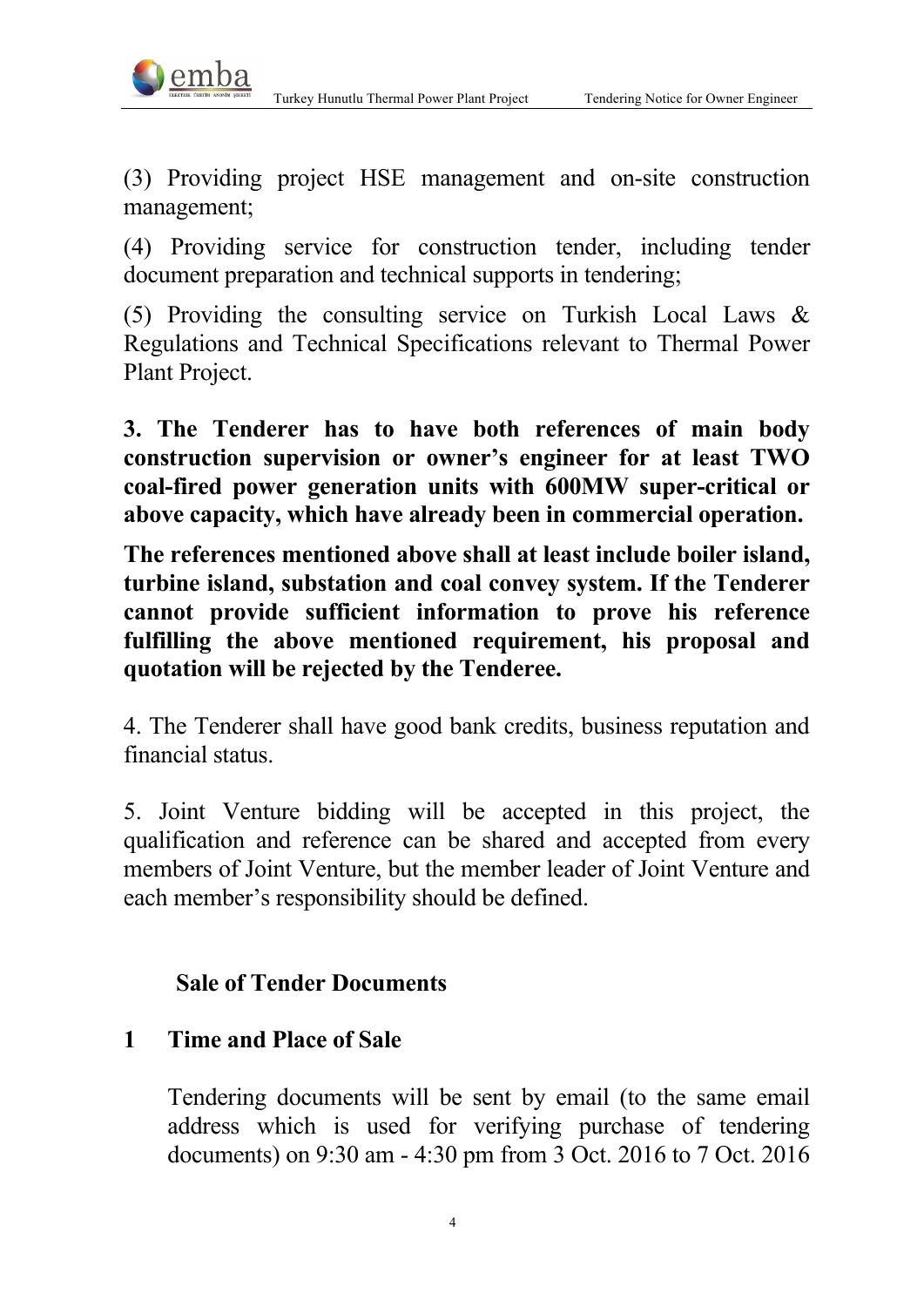Turkey Hunutlu Thermal Power Plant Project Tendering Notice for Owner Engineer



(Turkey standard time). Any other way of purchase will not be accepted.

#### **2 Way of Purchase**

Telegraphic Transfer (T/T)

Please transfer the money for purchasing tender documents to the specified bank account. Then send the scanning copy of telegraphic transfer receipt and contact person's ID and proxy issued by the legal representative to the specified email address.

Information of the remittance account:

#### **Account Name: EMBA ELEKTRİK ÜRETİM ANONİM ŞİRKETİ**

**Account Number: TR87 0004 6007 6300 1000 0357 84**

**Account Bank: AKBANK**

#### **SWIFT code: AKBKTRIS/AKBANK T.A.S.**

#### **3 Contacts of Tender Documents Purchase**

Contact Name: Zheng Lu (CPCEC) / Chen Fan (EMBA)

Phone: +86 010 569 952 23 / +90 531 104 85 29

E-mail: zhenglu@cpcec.com / chenfan@embapower.com

#### **4 Miscellaneous**

As long as the tendering documents are sold, the fee will not be